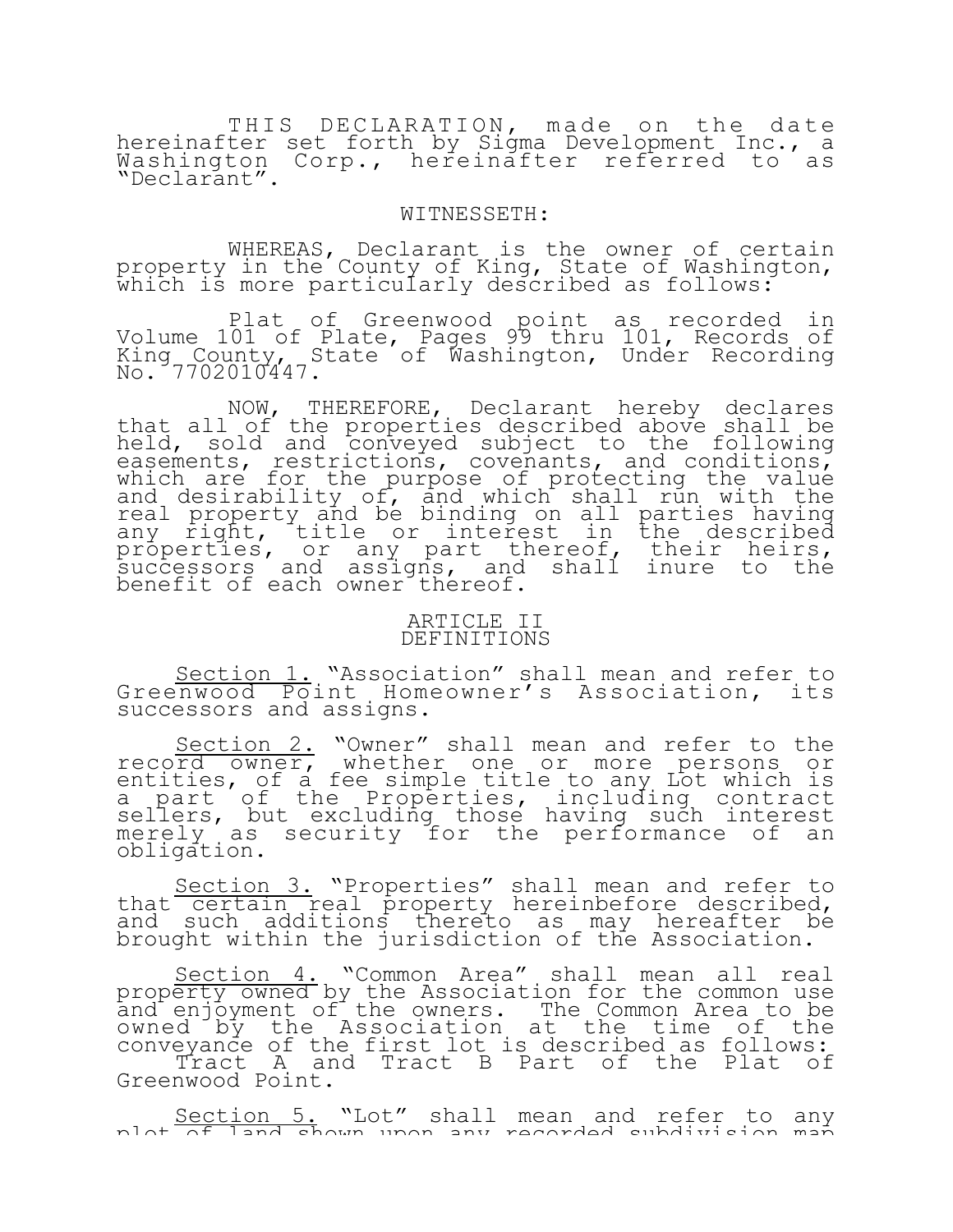Section 5. "Dealer was described subdividation map of the properties with the exception of the Common Area.

Section 6. "Declarant" shall mean and refer to Sigma Development Inc., a Washington Corporation, its successors and assigns, if such successors or assigns should acquire more than one undeveloped Lot from the Declarant for the purpose of development.

### ARTICLE II PROPERTY RIGHTS

Section 1. Owner's Easements of Enjoyment.<br>Every owner shall have a right and easement of enjoyment in and to the Common Area which shall be appurtenant to and shall pass with the title to

every lot, subject to the following provisions:<br>(a) the right of the Association to charge<br>reasonable fees for the use of any recreational reasonable fees for the use of any recreational<br>facility situated upon the Area;

(b) the right of the Association to suspend the voting rights and the right to use of the recreational facilities by an owner for any period during which any assessment against his lot remains unpaid; and for a period not to exceed 60 days for any infraction of its published rules and

regulations.<br>(c) the right of the Association to dedicate<br>or transfer all or any part of the Common Area to any public agency, authority, or utility for such purposes and subject to such conditions as may he agreed to by the members. No such dedication or transfer shall be effective unless an instrument signed by two-thirds (2/3) of the total membership agreeing to such a dedication or transfer has been recorded.

Section 2. Delegation of Use. Any owner may<br>delegate, in accordance with the By-Laws, his right of enjoyment to the Common Area and facilities to the members of his family, his tenants, or contract purchasers who reside on the property.,

### ARTICLE III MEMBERSHIP AND VOTING RIGHTS

Section 1. Every owner of a lot which is<br>subject to assessment shall be a member of the Association. Membership shall be appurtenant to and may not be separated from ownership of any Lot which is subject to assessment.

Section 2. The Association shall have two (2)<br>classes of voting membership. Class A. Class A members shall be all Owners with the exception of the Declarant and shall be entitled to one (1) vote for each Lot owned. The entitled terms of each Lot owned. The entitled of the entit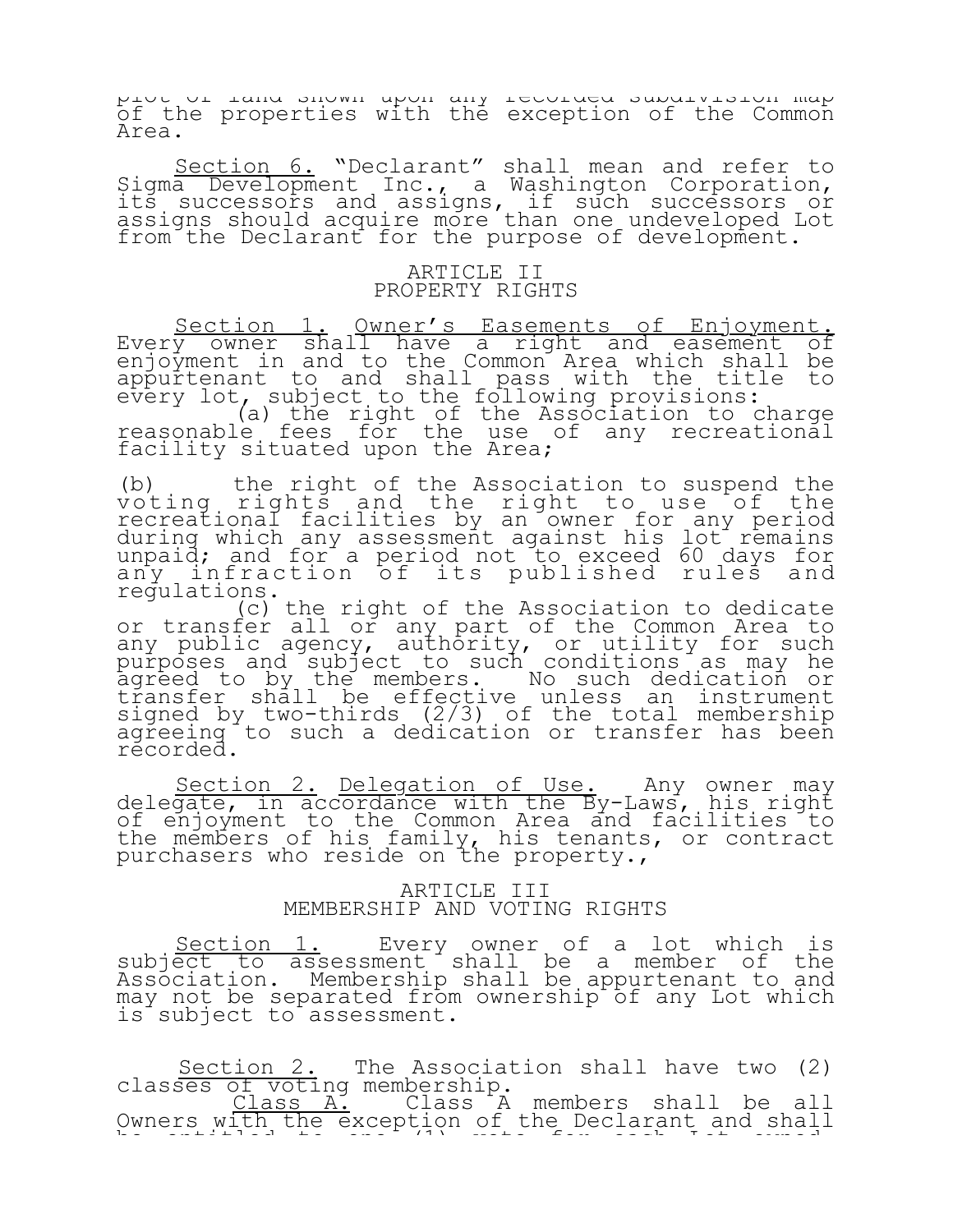be entitled to one (1) vote for each Lot owned. When more than one person holds an interest in any Lot, all such persons shall be members. The vote for such Lot shall be exercised as they among themselves determine, but in no event shall more than one vote be cast with respect to any Lot.<br>- Class B. Class B member(s) shall be the

Declarant and shall be entitled to three (3) votes for each Lot owned. The Class B membership shall cease and be converted to Class A membership on the happening of either the following events, whichever occurs earlier:<br>(a) When the total votes outstanding in

the Class A membership equal the total votes outstanding in the Class B membership, or (b) on January 1, 1986

## ARTICLE IV. COVENANTS FOR MAINTENANCE ASSESSMENT

Section 1. Creation of the Lien and Personal Obligation of Assessments. The Declarant, for each Lot owned within the Properties, hereby covenants, and each Owner of any Lot by acceptance of a deed therefore, whether or not it shall be so expressed in such deed, is deemed to covenant and agree to pay to the Association:

(1) annual assessment or charges; and<br>(2) special assessments for capital<br>improvements such assessments to be established and collected as hereinafter provided.

The annual and special assessments, together with interest, costs and reasonable attorney's fees, shall be a charge on the land and shall be a continuing lien upon the property against which each such assessment is made. I Each such assessment, together with interest, costs, and reasonable attorney's Lees, shall also be the personal obligation of the person who was the Owner of such property at the time when the assessment fell due. The personal obligation for delinquent assessments shall not pass to his successors in title unless expressly assumed by them.

Section 2. Purpose of Assessments. The assessment levied by the Association shall be used exclusively to promote the recreation health, safety, and welfare of the residents in the properties and for the improvement and maintenance of the Common Area, including real property taxes.

Section 3. Maximum Annual Assessment. Until January 1st of the year immediately following the conveyance of the first Lot to an Owner, the maximum annual assessment shall not exceed Twenty—five dollars (\$25.00) per Lot.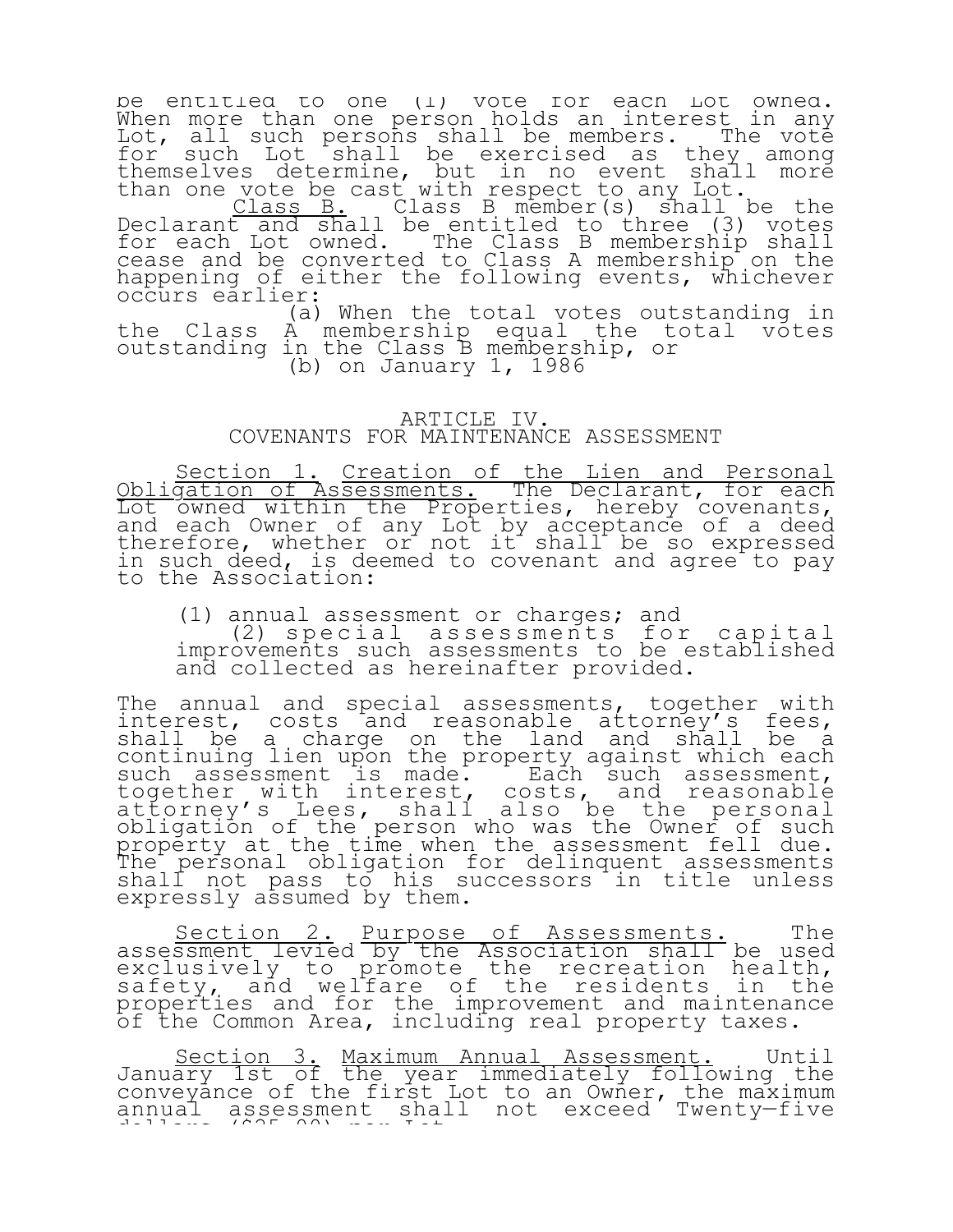dollars (\$25.00) per Lot.

(a) From and after January 1st of the year immediately following the conveyance of the first Lot to an Owner, the maximum annual assessment may be increased each year not more than 3% above the maximum assessment for the

previous year without a vote of the membership. (b) From and after January 1st of the year immediately following the conveyance of the first Lot to an Owner, the maximum annual assessment may be increased above 3% by a vote of two-thirds (2/3) of the total membership who are voting in person or by proxy, at a meeting

duly called for this purpose.<br>(c) The Board of Directors may fix the<br>annual assessment in an amount not in excess of annual assessment in an amount not in excess of<br>the maximum.

Section 4. Special Assessments for Capital Improvements. In addition to the annual assessments authorized above, the Association may levy, in any assessment year, a special assessment applicable to that year only for the purpose of defraying, in whole or in part, the cost of any construction, reconstruction, repair or replacement of a capital improvement upon the Common Area, including fixtures and personal property related thereto, provided that any such assessment shall have

the assent of two-thirds (2/3) of the total membership who are voting in person or by proxy at a meeting duly called for this purpose.

Section 5. Notice and Quorum for any Action<br>Authorized Under Section 3 or 4. Written notice of any meeting called for the purpose of taking any action authorized under Section 3 or 4 shall be sent to all members not less than 30 days nor more than 60 days in advance of the meeting. At the first such meeting called, the presence of members or of proxies entitled to cast sixty percent (60%) of all the votes of the total membership shall constitute a quorum. If the required quorum is not present, another meeting may he called subject to the same notice requirement, and the required quorum at the subsequent meeting shall be one—half (1/2) of the required quorum at the preceding meeting. No such subsequent meeting shall be held more an 60 days following the preceding meeting.

Section 6. Uniform Rate of Assessment. Both annual and special assessments must be fixed at a uniform rate for all Lots and may be collected on a monthly basis, provided however, that any unimproved lot owned by Declarant shall not be subject to any assessment or charge herein.

Section 7. Date of Commencement of Annual Assessments: Due Dates. The annual assessments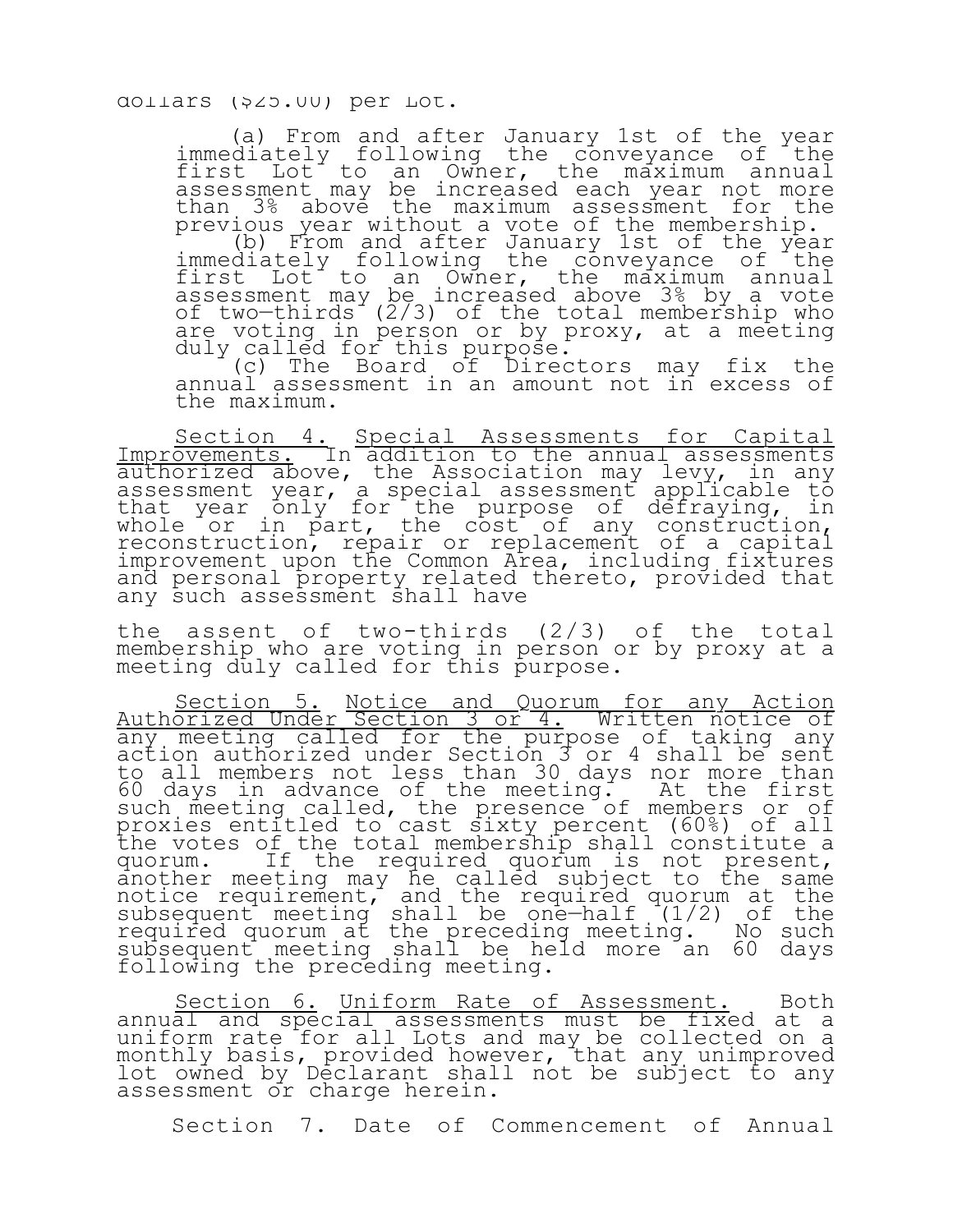section 3. Date of Commencement of Annual Annual Annual Annual Annual Annual Annual Annual Annual Annual Annua<br>Section 3. Date of Annual Annual Annual Annual Annual Annual Annual Annual Annual Annual Annual Annual Annual Assessments: Due Dates. The annual assessments provided for herein shall commence as to all Lots on the first day of the month following the conveyance of the Common Area, The first annual assessment shall be adjusted according to the number of months remaining in the calendar year. The Board of Directors shall fix the amount of the annual assessment against each Lot at least thirty (30) days in advance of each annual assessment period. Written notice of the annual assessment shall be sent to every Owner subject thereto The due dates shall be established by the Board of Directors. The Association shall, upon demand, and for a reasonable charge, furnish a certificate signed by an Officer of the Association setting forth whether the assessments on a specified Lot have been paid.

Section 8. Effect of Nonpayment of Assessments:<br>Remedies of the Association. Any assessment not<br>paid within thirty (30) days after the due date shall bear interest from the due date at the rate of six percent (6%) per annum. The Association may bring an action at law against the Owner personally obligated to pay the same or foreclose the lien against the property. No owner may waive, or otherwise escape liability for the assessments provided for herein by non-use of the Common Area or abandonment of his Lot.

Section 9. Subordination of the Lien to Mortgages.<br>The lien of the assessments provided for herein shall be subordinate to the lien of any first mortgage. Sale or transfer of any Lot shall not affect the assessment lien. However, the sale or transfer of any Lot pursuant to mortgage foreclosure or any proceeding in lieu thereof, shall extinguish the lien of such assessments as to payments which became due prior to such sale or transfer. No sale or transfer shall relieve such Lot from liability for any assessments thereafter becoming due or from the lien thereof.

Section 10. Real Property Taxes. In the event real property taxes shall become delinquent on the Common Area, the total amount of the delinquent taxes shall be divided equally among all the Owners, and said portion of each Owner's share of delinquent taxes shall be a lien on said Owner's Lot to the same extent as if the delinquent tax was on the Owner's Lot.

Section 11. Subordination of the Lien of Taxes to Mortgage. The lien of the taxes provided for herein relative to the Common Area only shall be subordinate to the lien of any first mortgage. Sale or transfer of any Lot pursuant to mortgage foreclosure or any proceeding in lieu thereof, shall extinguish the lien of such taxes as to payments which become due prior to such sale or transfer. No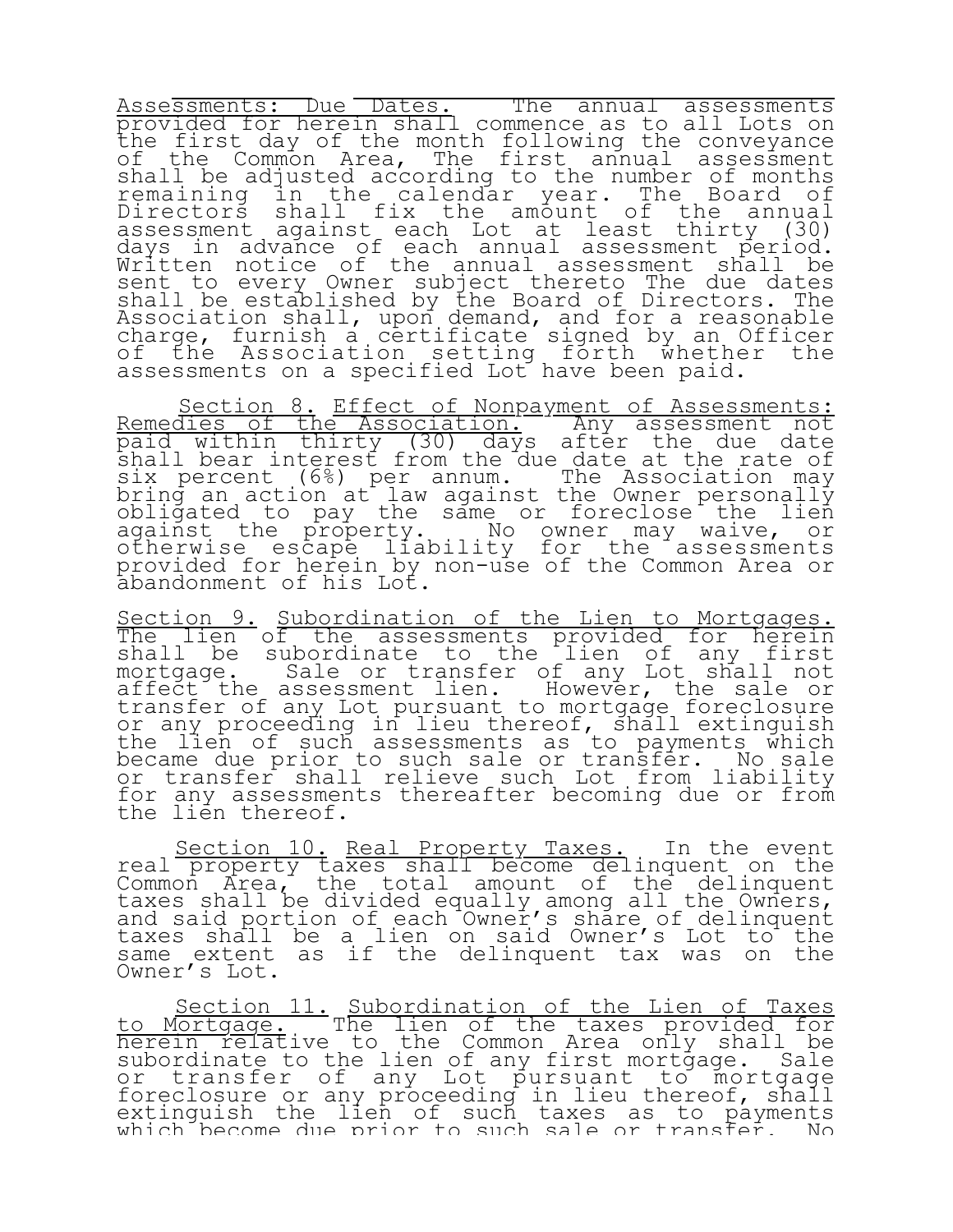which become due bring of sach sale or transfer. No sale or transfer shall relieve such lot from liability for any taxes thereafter becoming due or from the lien thereof.

Section 12. Common Area Maintenance Responsibility. Maintenance of the Common Area and planter islands in the Cul de Sacs shall be the responsibility of the Homeowners Association. The Common Area shall be maintained as a park, in its natural native condition. The construction of benches, playground equipment and the amenities commonly used in a park may be permitted after approval by the Architectural Control Committee. Trees, shrubs, plants, soil and natural growth shall not unnecessarily be disturbed.

### ARTICLE V.

### DECLARATION OF PROTECTIVE COVENANTS OF A PORTION OF GREENWOOD POINT

"A.C.C." shall mean and refer to the Architectural Control Committee as provided for and defined in these covenants, as provided for in Article IX of the By—Laws of the Association.

The Association shall appoint an Architectural Control Committee. The A.C.C. shall consist of not less than three (3) nor more than five (5) members, who need not be members of the Association. The members of the A.C.C. shall serve without compensation. Members of the Committee shall serve for a period of two (2) years.

Section 1. Property subject to this Declaration.<br>The real property which is, and shall be, held, transferred, sold, conveyed, and occupied subject to this declaration is located in King County, Washington, Flat of Greenwood Point, as the same appears on the Plat recorded in Volume 101, Pages 99 thru 101, records of King County, Washington.

Section 2. General Provisions. These restrictive covenants shall run with the land and shall be binding upon all parties thereto and all persons claiming under them for a term of twenty (20) years. The provisions of this declaration are declared to create mutual, equitable covenants and servitudes for the benefit of the Declarant and each Owner or contract purchaser of a lot or building site subject to said covenants, conditions, and their successors in interest. Enforcement of these covenants, conditions and restrictions may be by any proceedng at law or in equity against any person or persons violating or attempting to violate any covenants, conditions, or restrictions either to restrain violation and/or to recover damages, and failure of the Declarant, the Architectural Control Committee or any owner or contract purchaser to enforce any covenant, restrictions of the second covenant, restrictions or exercise  $\pm$  the second covenant  $\pm$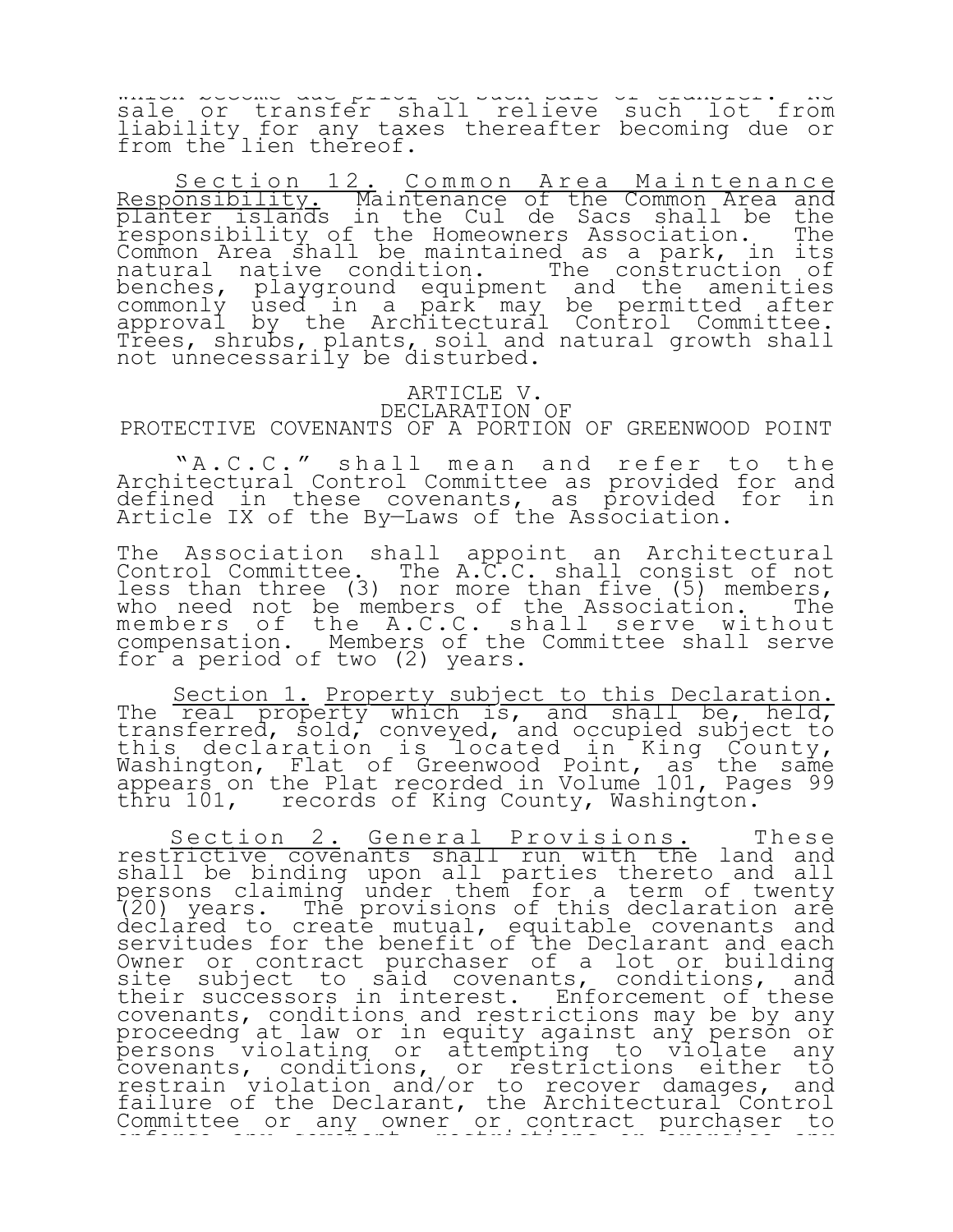enforce any covenant, restrictions or exercise any rights herein contained shall in no event be deemed<br>a waiver of the right to do so thereafter. All a waiver of the right to do so thereafter. All costs incurred in enforcement shall be at the expense of the violator or violators.

Section 3. Building Restrictions. All lots as recorded in the plat shall be known and described as "residential lots". A building site shall consist of at least one or more residential lots as shown on said plat. No building or structure shall be erected, constructed, or maintained or permitted upon such residential lots, except upon a building site as hereinabove defined. No dwelling shall be constructed or be permitted upon a building site other than one detached single family dwelling for a single family occupancy only, not to exceed two stories in height.

Section 4. Building Limits. All dwellings or<br>garage or any part thereof or any other structure shall be erected in conformity with all building codes. Where it is architecturally feasible, it is recommended that all garages be attached to, or

incorporated in and made a part of the dwelling

houses.<br>No lines or wires from the transmission of No lines or wires from the transmission of current or for telephone use shall be constructed, placed or permitted to be placed upon any residential lot or building site outside the buildings thereon unless the same shall be underground or in conduit attached to a building. No rotary beams or other similar devices shall be constructed on any residential lot or building site without the written approval of the A.C.C.

Section 5. Yard Requirements. All structures erected shall conform with King County regulations relative to front yard, side yard, and rear lot setbacks.

Section 6. Approval of Plans by Architectural Control Committee. All buildings and structures including concrete or masonry walls, rockeries, fences, and swimming pools, to be constructed within the property shall be approved by the A.C.C. Complete plans and specifications of all proposed buildings, structures, and exterior alterations, together with detailed plans showing the proposed location of the same In the particular building site, shall be submitted to the A.C.C. before construction or alteration is started, and such construction or alteration shall not be started until written approval thereof is given by the A.C.C.

All plans and specifications for approval by the<br>A.C.C. must be submitted at least ten (10) days prior to the proposed construction starting date. The maximum height of any residence shall be completed by the maximum height of any residence shall be completed by the state of any residence shall be completed by the state of any residence of any residence of any reside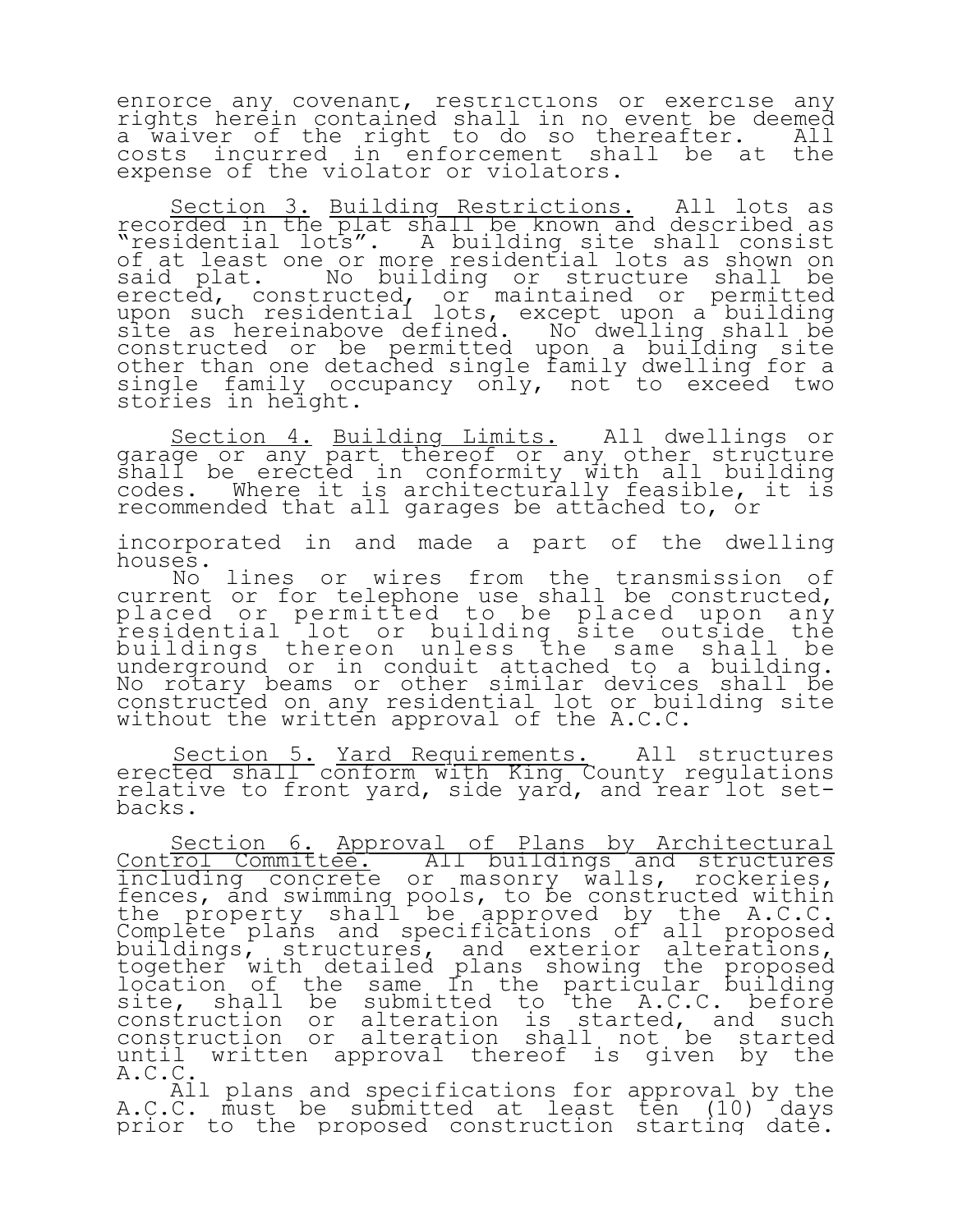prior to the proposed construction starting date. The maximum height of any residence shall be established by the A.C.C. as a part of the plan approval and shall be given in writing together with the approval. One set of approved plans must be on

the job site at all times.<br>Said plans or specifications shall be prepared<br>by an architect or a competent house—designer approved by the  $A.C.C.$ 

One complete set of said plans and specification shall be in each case delivered to and permanently left with the A.C.C. All buildings or structures shall be erected or constructed by a contractor or

house builder approved by the A.C.C.<br>As to all improvements, construction and<br>alterations within the property, the A.C.C. shall have the right to refuse to approve any design, plan or color for such improvements, construction or alterations, which is not suitable or desirable in the A.C.C.'s opinion, for any reason, aesthetic or otherwise, and in so passing upon such design, the A.C.C. shall have the right to take into consideration the suitability of the proposed building or other structure, and the material of which it is to be built and the exterior color scheme, to the site upon which it is proposed to erect the same, the harmony thereof with the surroundings, and the affect or impairment that said structures, will have on the view of surrounding building sites, and any and all facts, which, in the A.C.C.'s opinion, shall affect the desirability or suitability of such proposed structure,

improvements, or alterations.<br>No building, fence, hedge, boundary wall, or<br>other structure shall be erected, placed or altered on any residential lot or building site until the building plans, specifications and plot plan showing the location of such improvement have been approved in writing by a majority of the A.C.C. as to the quality of workmanship and materials planned and for conformity and harmony of the external design with existing structures on the said residential lots or building sites and as to location of the building with respect to topography, finish grade elevation and building set-back restrictions. In the event said Committee fails to approve or disapprove such design and location within thirty (30) days after said plans and specifications have been submitted to it, such approval will not be required. The property owner shall pay all attorney's fees, court costs, and other expenses incurred in enforcing decision of the Committee.

Section 7. Prosecution of Construction Work. Any dwelling or structure erected or placed on any residential lot or building site in this subdivision shall be completed as to external appearance, including finished painting, within nine (9) months after date of commencement of construction and shall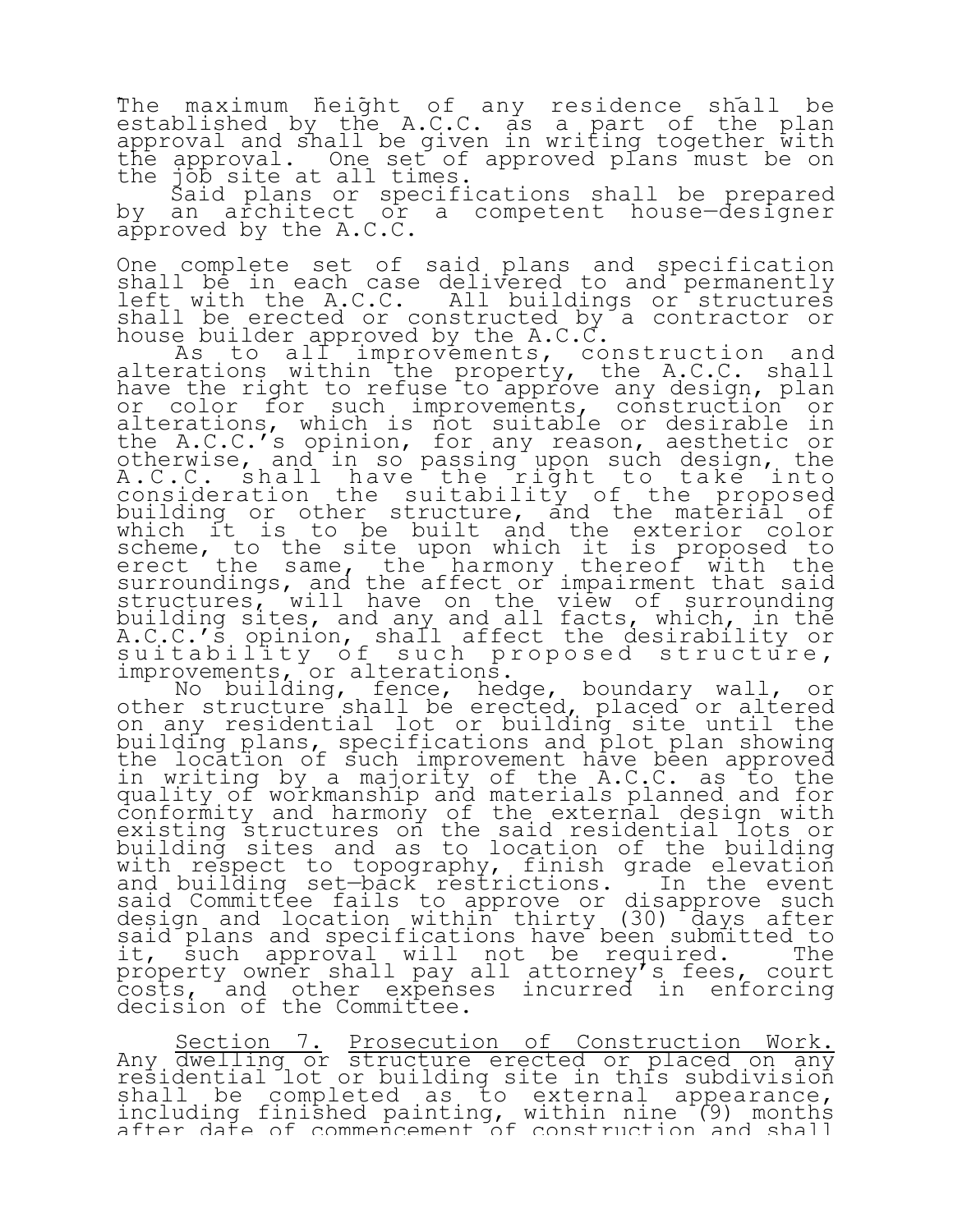after date of commencement of construction and charge be connected to an acceptable sewage disposal facility. For good cause shown, the A.C.C. may extend this term.

All front yards and landscaping must be completed within six (6) months from the date of completion of the building or

structure constructed thereon; in the event of undue hardship due to weather conditions, this provision may be extended for a reasonable length of time upon written approval by the A.C.C.

Section 8. Easements. Easements for installation and maintenance of utilities and drainage are hereby reserved on each lot as shown on the final approved Plat of Greenwood Point.

Section 9. Noxious Use of Property. No trade, craft, business, profession, commercial or manufacturing enterprises or business or commercial activity of any kind, including day school, nurseries, or church schools, shall be conducted or carried on upon any residential lot or building site, nor shall any goods, equipment, vehicles (including buses, boats, campers, trucks, and trailers of any description), or materials or supplies used in connection with any trade, service, or business, wherever the same may be conducted, be kept, parked, stored, dismantled, or repaired outside of any residential lot or building site or on any street within the existing property nor shall anything be done on any residential lot or building site which may be or may become an annoyance or nuisance to the neighborhood. No premises shall be used for any other purpose whatsoever except for the

purpose of a private dwelling or residence.<br>No trash, garbage, ashes, or other refuse, junk<br>vehicles, underbrush or other unsightly growths or objects, shall be thrown, dumped or allowed to accumulate on any lot or building site or public street. In the event any such condition shall exist, any person entitled to hereunder may use the

legal powers as set forth in these covenants.<br>No trailer, camper, basement, tent, shack,<br>garage, barn, or other outbuildings or temporary structures erected or situated within the property shall, at any time, be used as a residence, temporarily or permanently, nor shall any permanent building or structure be used as a residence until it is completed as to external appearance, including finished painting. The permission hereby granted to erect a permanent garage or other building prior to construction of the main dwelling house shall not be construed to permit the construction, erection or maintenance of any building of any nature whatsoever at any time, without the approval required by the A.C.C.

The streets in front of the lots shall not be used for the overnight parking of any version of the over  $\sigma$  and  $\sigma$  and  $\sigma$  any version of any version of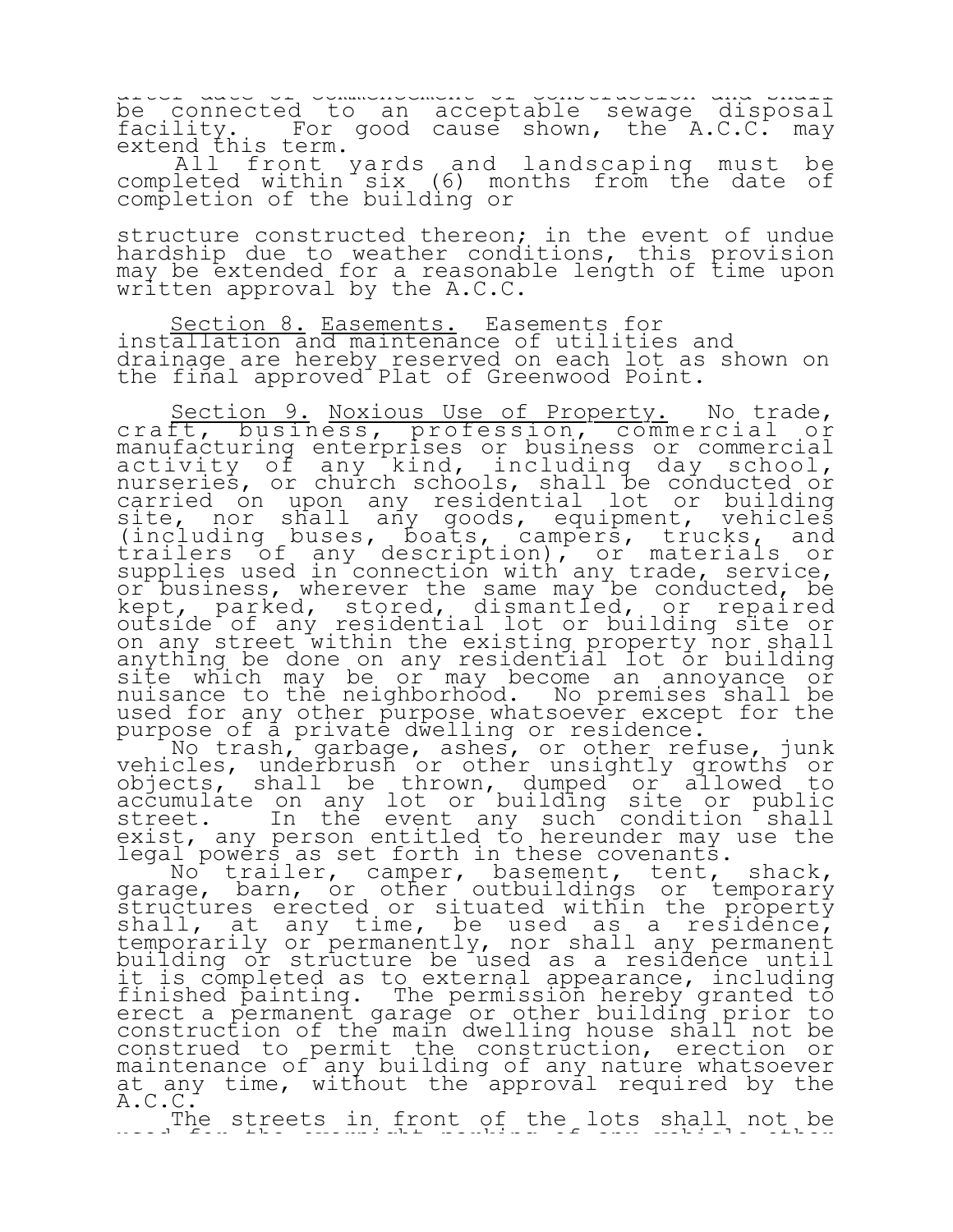used for the overnight parking of any vehicle other than private family automobiles and shall be not used for the storing of any boats, trailers, camper vehicles, trucks, or other vehicles of any

nature. No boat, boat trailer, house trailer, camper automobile, truck, or other vehicle or any part thereof shall be stored or permitted to remain on any residential lot or building site unless the same is stored or placed in a garage or in the rear yard area.

All utilities, on and in public dedicated areas,<br>or on private property, or on and in the Common Areas, including water, sewer, storm sewer, and power, shall be installed underground in compliance with all Governmental regulations for the installation end maintenance of the same.

Section 10. Fences and Hedges. All fences,<br>hedges, or boundary wails situated anywhere upon any residential lot or building site must be approved in writing by the A.C.C. as to its height and design prior to construction. Fences shall be wellconstructed of suitable fencing material and shall be artistic in design and shall not detract from the appearance of the dwelling house located upon the lot or building site or be offensive to the owners' or occupants thereof, or detract from the building sites. No trees shall be removed by the property owners or the Homeowners Association from the Common Area without permission of the A.C.C. The A.C.C. shall have the right to replace any tree or trees removed without authorization, and replacement costs shall be borne by the person or persons removing said tree or trees.

Section 11. Animals. No animals, livestock, or<br>poultry of any kind shall be raised, bred or kept on any lot, except that dogs, cats, or other household pets may be kept, provided that they are not kept, bred or maintained for any commercial purpose.

Section 12. Mail Boxes. All mail boxes must be of a standard accepted by the U.S. Postal Authorities, and must be located in those areas so designed by the U.S. Postal Department. Structures containing such mail boxes must be approved by the A.C.C.

Section 13. Garbage Cans and Refuse Disposal.<br>Trash, garbage or other, waste shall not be kept except in sanitary containers. All equipment shall be kept in a clean and sanitary condition. All containers must be buried or screened so as not to be visible from any street or adjacent properties or residences.

Section 14. Signs. No sign of any kind shall be displayed unless written approval is received from the A.C.C.., with the exception of a real estate  $\overline{N}$   $\overline{m}$  and  $\overline{m}$   $\overline{m}$   $\overline{m}$   $\overline{m}$  and  $\overline{m}$   $\overline{m}$  and  $\overline{m}$  and  $\overline{m}$  and  $\overline{m}$  and  $\overline{m}$  and  $\overline{m}$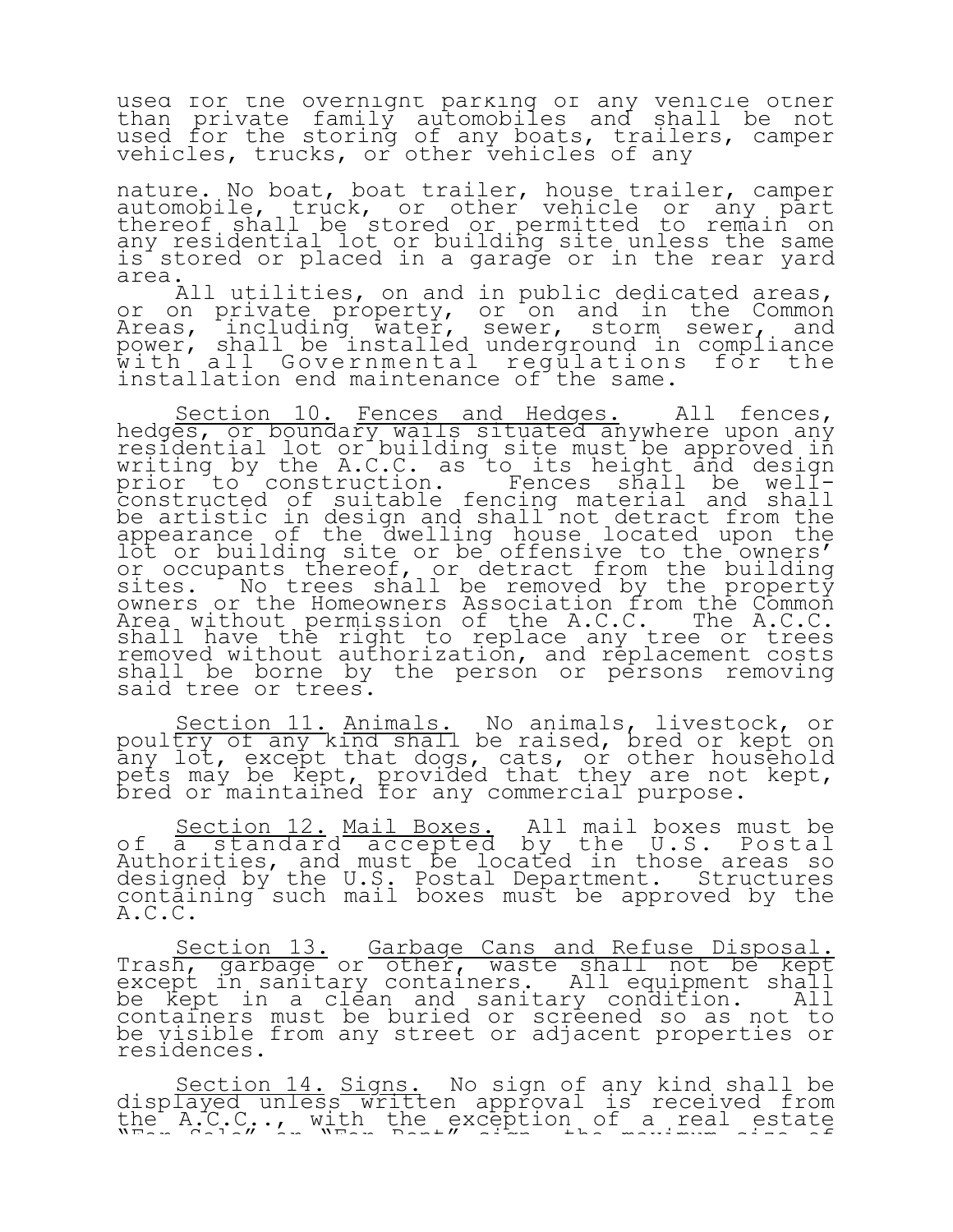"For Sale" or "For Rent" sign, the maximum size of which shall be two feet by three feet.

Section 15. Clothes Lines. No exterior lines shall be allowed that can be seen from any Street.

Section 16. Roofing Materials. Shake roofs are preferred. Shingle or built-up roofs are acceptable.

Section 17. Driveways. All driveways shall be<br>paved with asphalt or Portland cement concrete from the edge of the paved street to connect with the paved surface of the floor of the carport or the garage.

# ARTICLE VI. GENERAL PROVISIONS

Section 1. Enforcement. The Association, or any<br>Owner, shall have the right to enforce, by any proceeding at law or in equity, all restrictions, conditions, covenants, reservations, liens and charges now or hereafter imposed by the provisions of his Declaration. Failure by the Association or by an Owner to enforce any covenant or restriction hérein contained shall in no event be deemed a waiver of the right to do so thereafter.

Section 2. Severability. Invalidation of any<br>one of these covenants or restrictions by judgment or court order shall in no wise affect any other provision which shall remain in full force and effect.

Section 3. Amendment. The covenants and restrictions of the Declaration shall run with and bind the land, for a term of twenty (20) years from the date the Declaration is recorded, after which time they shall automatically be extended for successive periods of ten (10) years. This Declaration may be amended during the first twenty year period by an instrument signed by not less than ninety percent (90%) of the Lot Owners, and hereafter by an instrument signed by not less than seventy-five percent (75%) of the Lot Owners. Any amendment must be recorded.